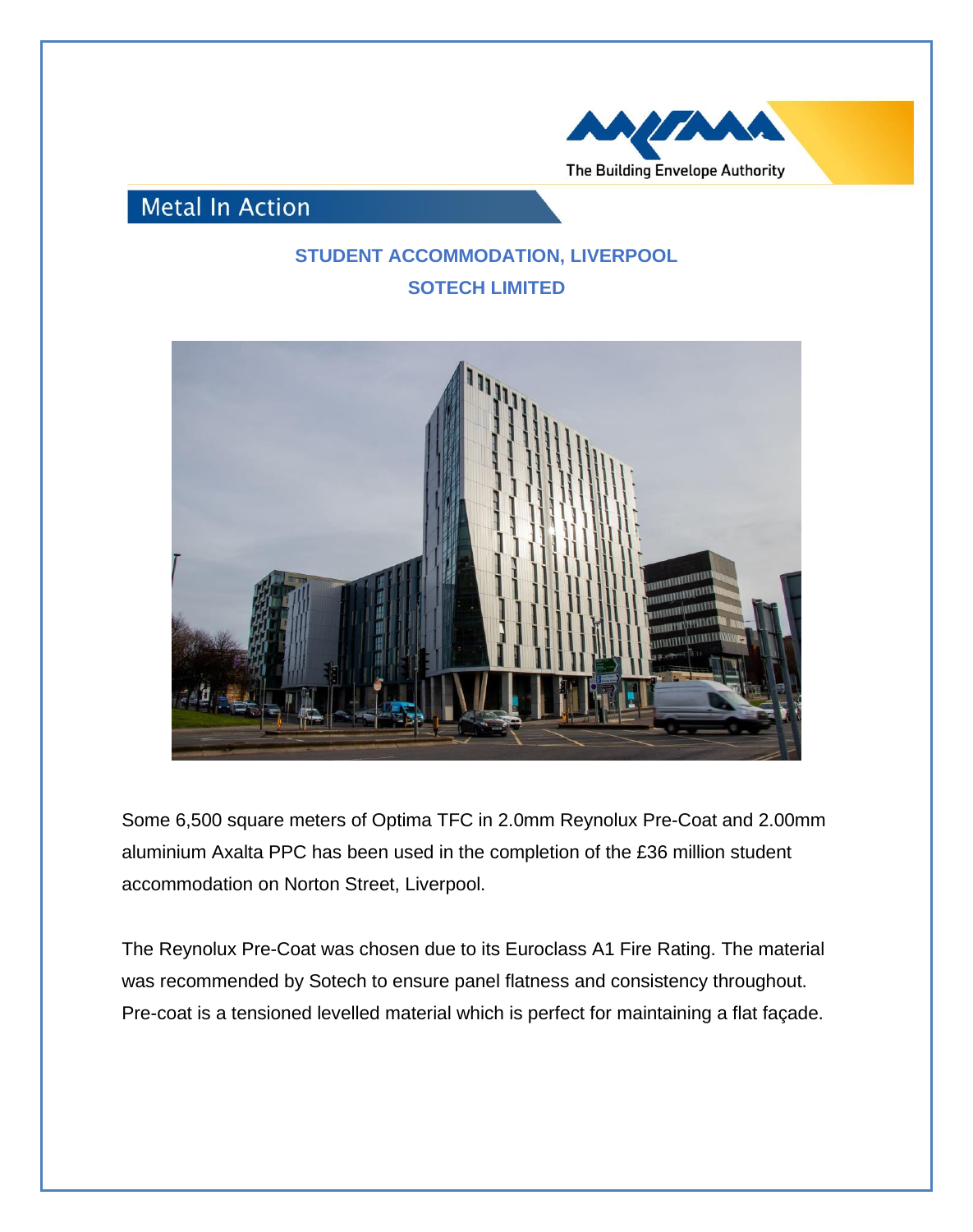The scheme named 'Calico', located in Islington is 400 metres from both Liverpool John Moores University and the University of Liverpool and will house a total of 748 students across three blocks of eight, 11 and 15 storeys. With a striking eye-catching façade, the project has created a new landmark building on the Liverpool skyline.



The Optima TFC has been independently tested and accredited to CWCT standards.

| Architect       | <b>Falconer Chester Hall</b>    |
|-----------------|---------------------------------|
| Main contractor | <b>Create Construction</b>      |
| Installer       | <b>Britplas Facades Limited</b> |
| System          | Optima TFC                      |
| Location        | Norton Street, Liverpool        |